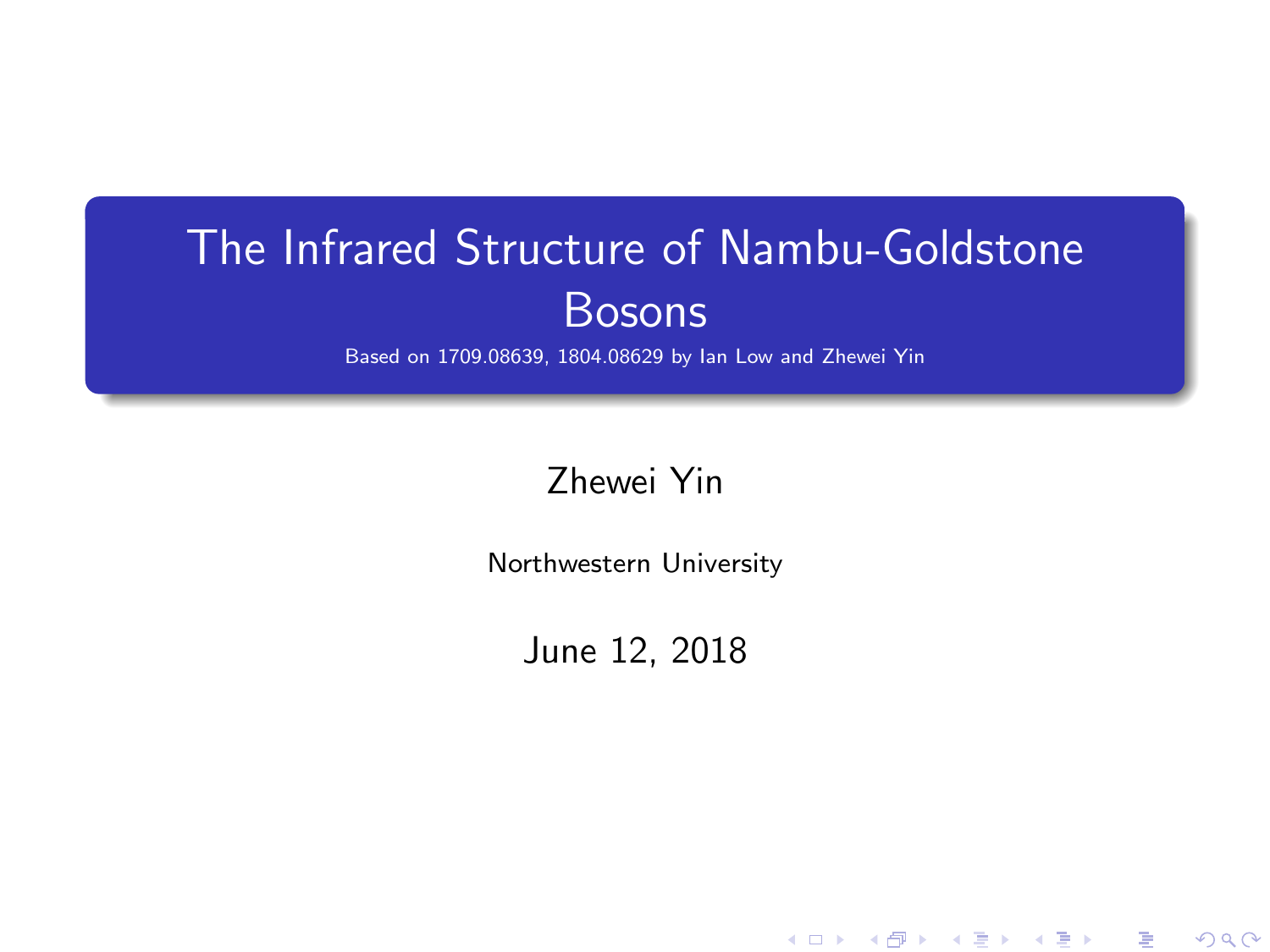Interesting results discovered using the CHY formalism:

$$
M_{n+1}^{\text{NLSM}}(\mathbb{I}_{n+1}) = \tau \sum_{i=2}^{n-1} s_{n+1,i} M_n^{\text{NLSM}\oplus\phi^3}(\mathbb{I}_n|1,n,i) + \mathcal{O}(\tau^2),
$$

Cachazo, Cha, Mizera, 1604.03893.

Adler's zero from Ward identity:

 $\pi(x)\to \pi(x)+\varepsilon+\cdots\,,\qquad \langle\Omega|{\cal J}^\mu(x)|\pi(\pmb{\rho})\rangle=if \pmb{\rho}^\mu e^{-i\pmb{\rho}\cdot\pmb{x}}$ 

 $\partial_{\mu}\langle f|\mathcal{J}^{\mu}|i\rangle = 0, \qquad \langle f+\pi(p)|i\rangle = p_{\mu}R^{\mu}(p).$ 

To go beyond Adler's zero, simply need to calculated R.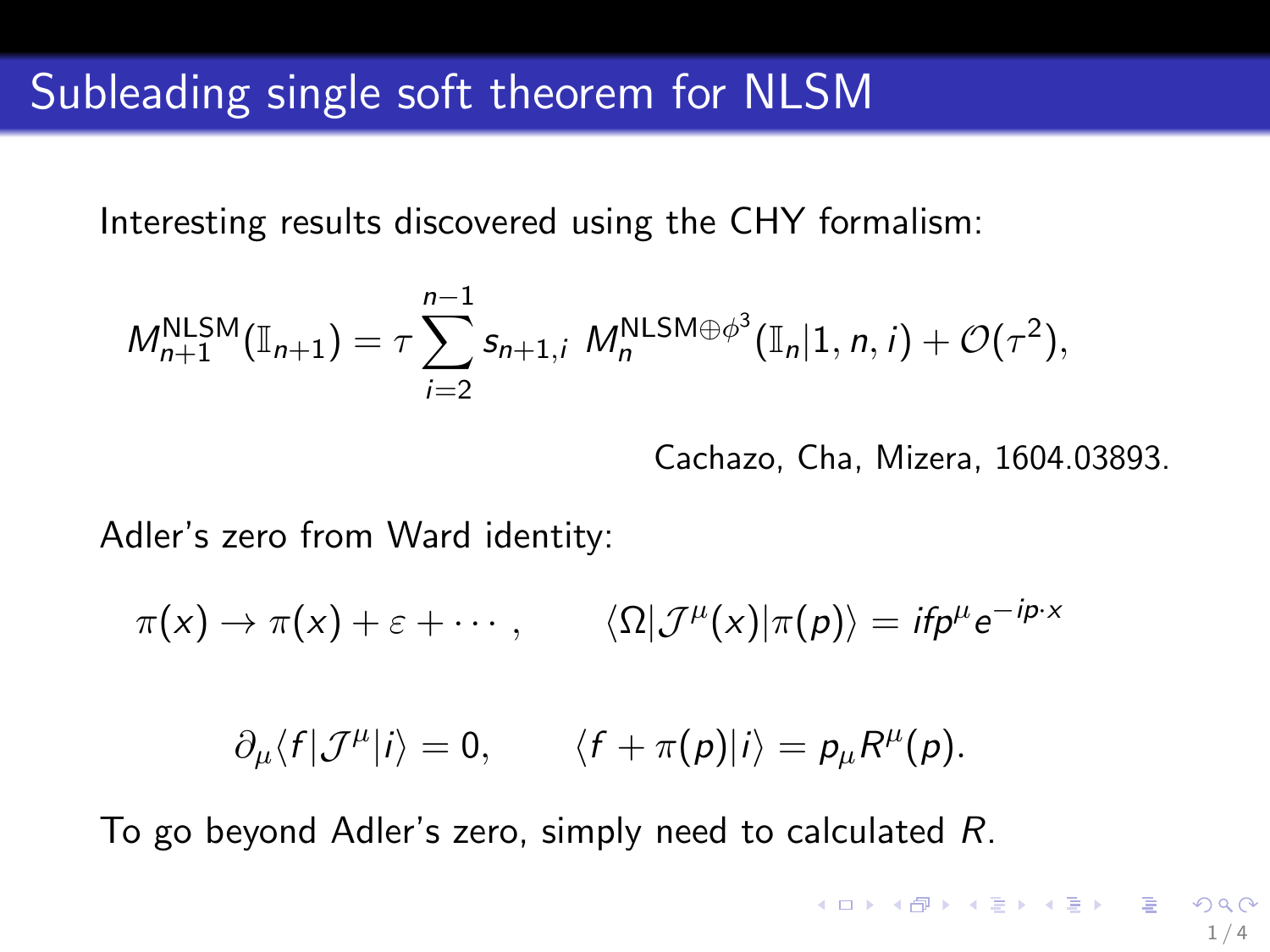## Identification of Feynman vertices of the extended theory

$$
M(\mathbb{I}_n) = -i \sum_{k=1}^{[n/2]} \sum_{\{l_m\}} V_{\mathbb{I}_{2k+1}}(q_{l_1}, \cdots, q_{l_{2k+1}}) \prod_{m=1}^{2k+1} J(l_{m-1}+1, \cdots, l_m) ,
$$

$$
V(\mathbb{I}_{2k+1}) = \frac{-i(-4)^k}{(2k+1)!f^{2k}} \sum_{j=1}^{2k-1} \left[ \begin{pmatrix} 2k \\ j \end{pmatrix} (-1)^j - 1 \right] q \cdot p_{j+1} .
$$

- No vertex with one  $\phi$
- $\phi^2$  vertices exactly the same as <code>NLSM</code>

 $\phi^3$  vertices:

$$
V^{\text{NLSM}\oplus\phi^3}(\mathbb{I}_{2k+1}|1, 2k+1, j)
$$
  
=  $\frac{i}{2} \frac{-(-4)^k}{(2k+1)!f^{2k}} \left[ \binom{2k}{j-1} (-1)^{j-1} - 1 \right]$ 

Recovers self-interaction of  $\phi$ 

イロト イ部 トメ ミト メミト 一毛  $2/4$ 

.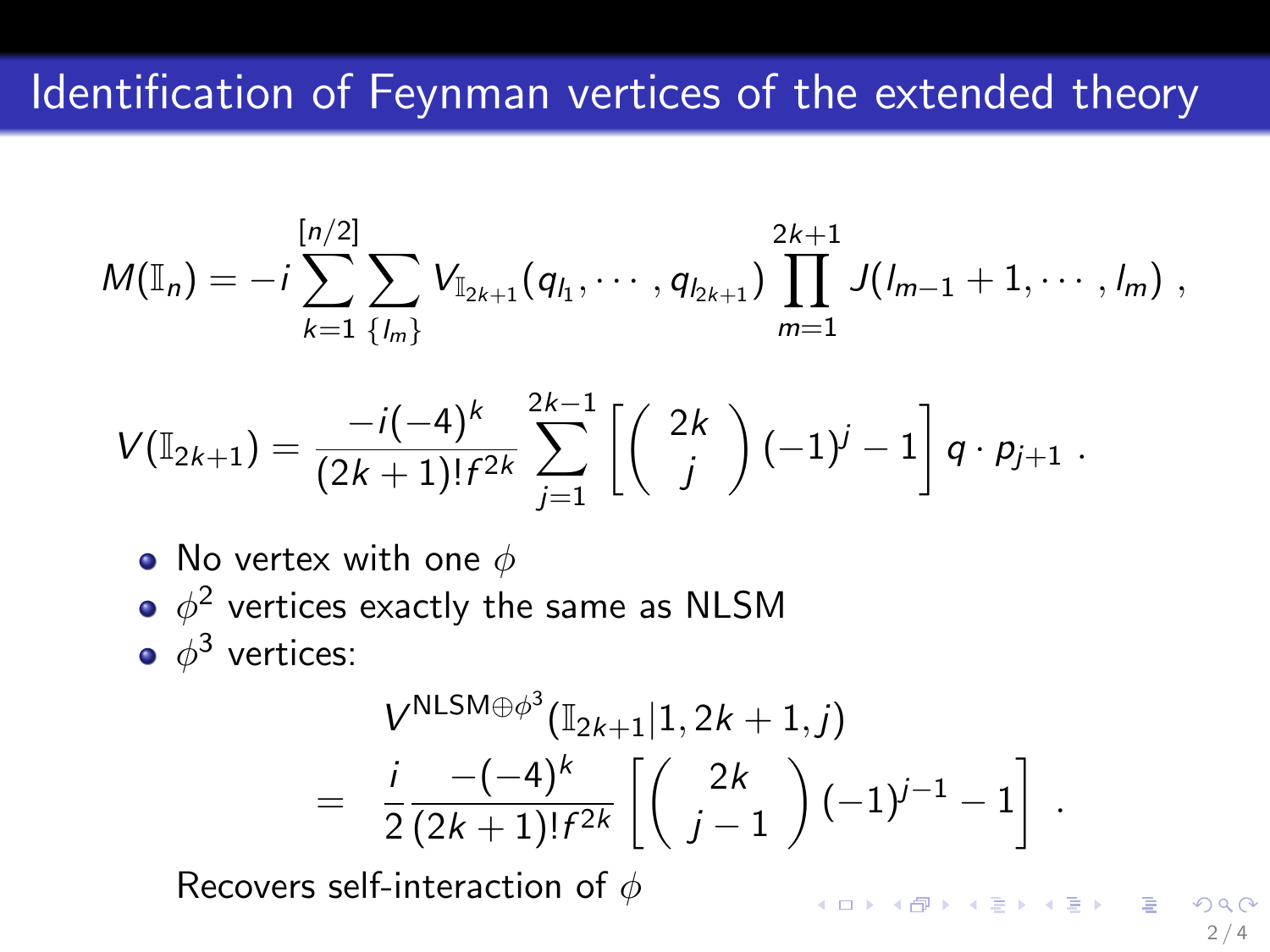$$
\mathit{M}_{5}^{NLSM\oplus\phi^{3}}(\mathbb{I}_{5}|1,5,2)
$$



$$
\text{M}_5^{NLSM\oplus\phi^3}(\mathbb{I}_5|1,5,3)
$$



4 D F メタトメ ミトメ ミト **E**  $\Omega$  $3/4$